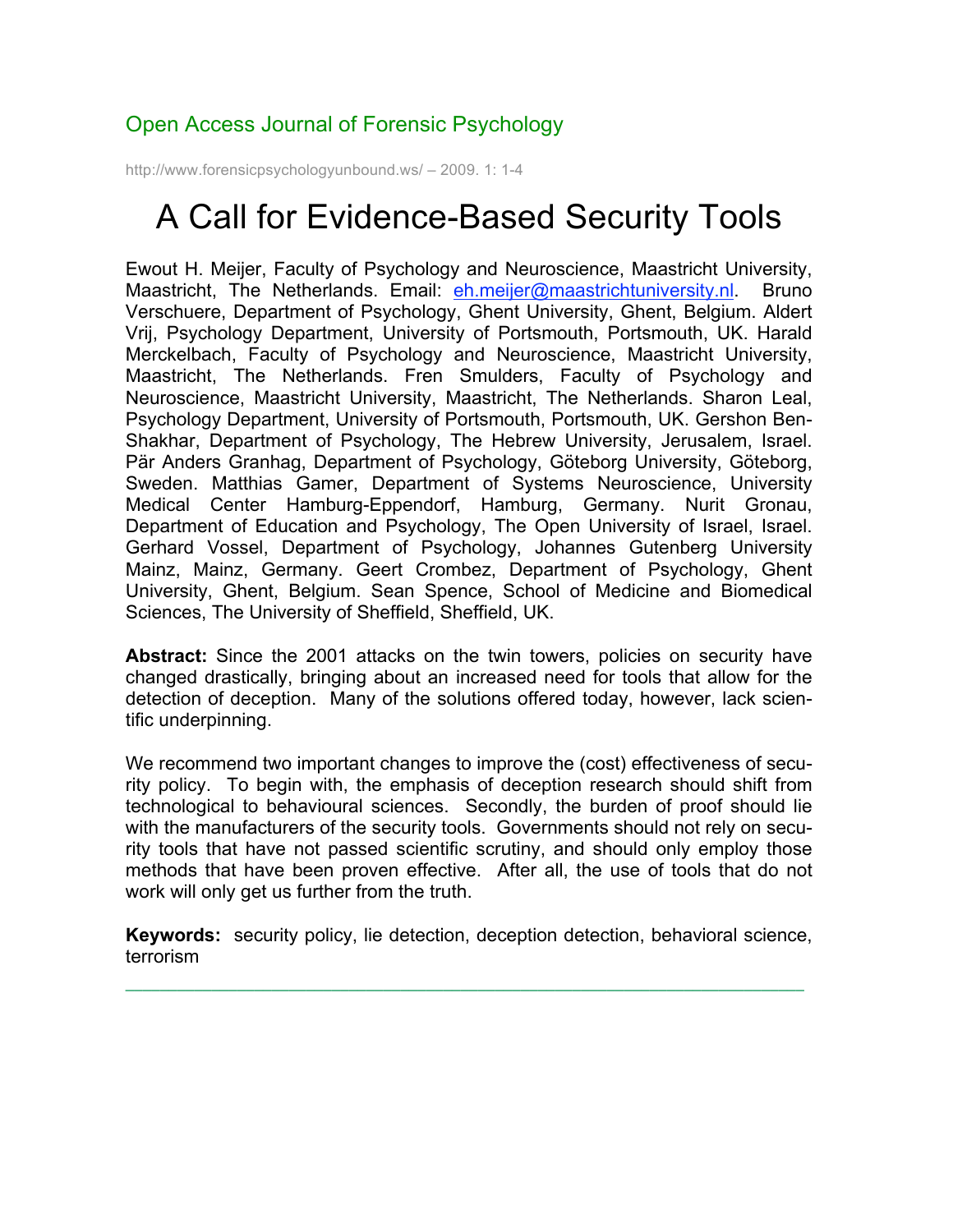Recently, the peer-reviewed journal *The International Journal of Speech, Language and the Law* yanked an article that unfavourably reviewed voice-stressanalysis software. This software analyzes a speaker's voice, and its manufacturer claims that it can be used for truth verification (See the Nemesysco website at www.lva650.com and http://security.nemesysco.com/gk1.html). Examples of its use entail airport screening (Moscow Domodedovo Airport, 2006) and the evaluation of benefits claims by social services ("Lie detector to target claimants," 2007). The decision by the editorial board was prompted after the company manufacturing the software threatened to sue for defamation (Cho, 2009). Such intimidation and censoring of academic discussion is alarming. The real problem, however, lies in governments actually using these technologies.

Since the 2001 attacks on the twin towers, policies on security have changed drastically, bringing about an increased need for tools that allow for the detection of deception. Potential solutions are primarily sought in new methods and technologies. The US Department of Homeland Security funded the development of the *Future Attribute Screening Technology* (FAST; Barrie, A., 2008), a set of sensors that can remotely measure multiple physiological signals. The US Transport and Security Administration introduced *The Cogito*, another device measuring physiological signals, as well as the *Screening Passengers by Observation Technique* (SPOT), where specially trained teams watch travellers for behavioural signs thought to be indicative of deception (Karp & Meckler, 2006). Meanwhile, the US Defence Academy for Credibility Assessment issued *the Preliminary Credibility Assessment Screening System* (PCASS), yet another device measuring physiological signals, to its soldiers in Afghanistan (Dedman, 2008). Non-US examples of widely used deception detection techniques include the use of the *voice stress analysis* software by British authorities (Cho, 2009), and *Scientific Content Analysis* (SCAN) as one of the worlds most widely used methods to detect deception from written statements (Vrij, 2008). Besides wellchosen acronyms, these methods have one thing in common: They all lack scientific underpinning. None of them is supported by research published in peerreviewed journals.

In absence of systematic research, users will base their evaluation on data generated by field use. Because people tend to follow heuristics rather than the rules of probability theory, perceived effectiveness can substantially differ from true effectiveness (Tversky & Kahneman, 1973). For example, one well-known problem associated with field studies is that of selective feedback. Investigative authorities are unlikely to receive feedback from liars who are erroneously considered truthful. They will occasionally receive feedback when correctly detecting deception, for example through confessions (Patrick & Iacono, 1991; Vrij, 2008). The perceived effectiveness that follows from this can be further reinforced through confirmation bias: Evidence confirming one's preconception is weighted more heavily than evidence contradicting it (Lord, Ross, & Lepper, 1979). As a result, even techniques that perform at chance level may be perceived as highly effective (Iacono, 1991). This unwarranted confidence can have profound effects on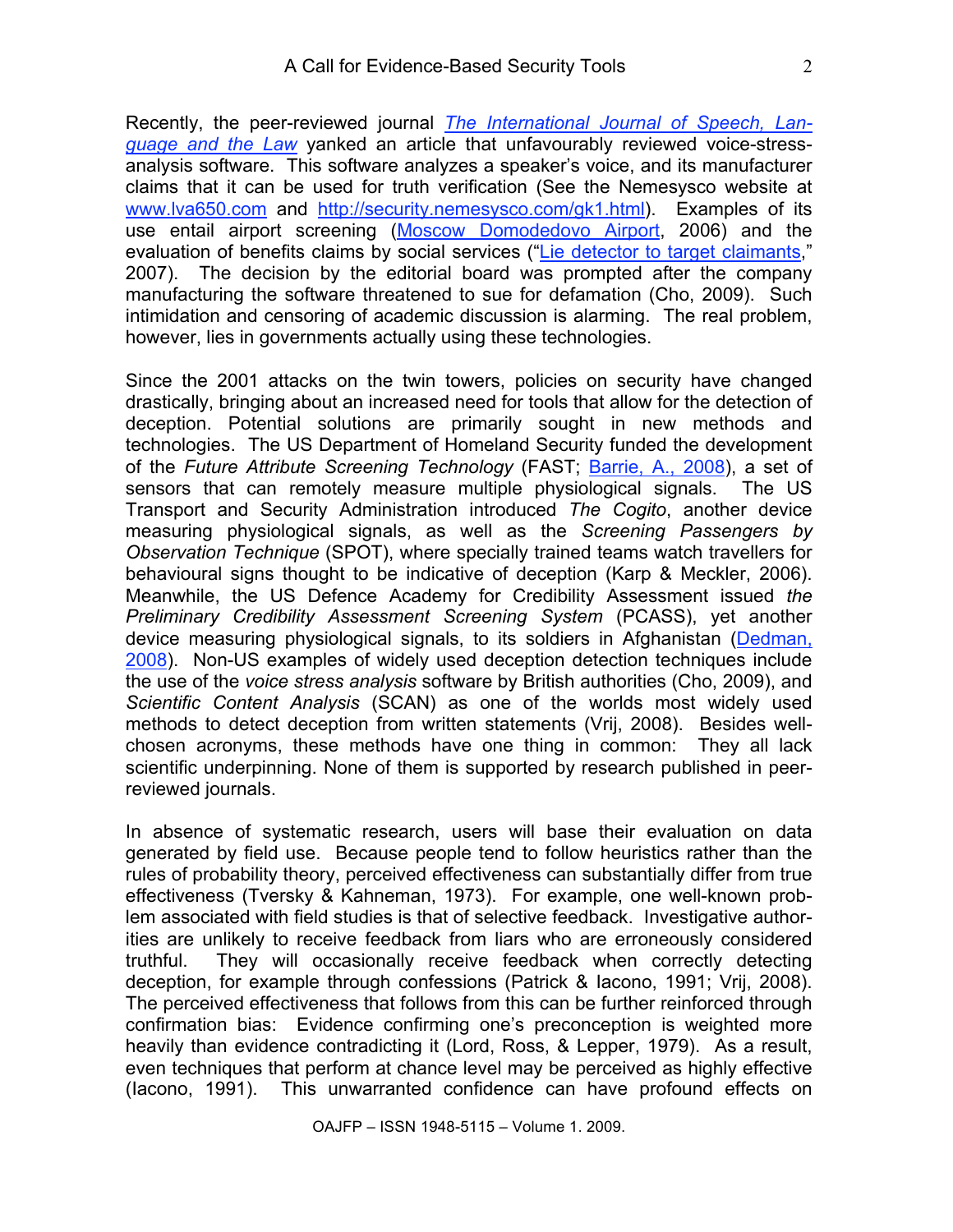citizens' safety and civil liberty: Criminals may escape detection while innocents may be falsely accused. The Innocence Project (Unvalidated or improper science, no date) demonstrates that unvalidated or improper forensic science can indeed lead to wrongful convictions (see also Saks & Koehler, 2005).

We recommend two important changes to improve the (cost) effectiveness of security policy. To begin with, the emphasis of deception research should shift from technological to behavioural sciences. It is the behavioural sciences that can provide insight into the psychological factors underlying deception. For example, many of the methods described above rely on the assumption that deception is accompanied by some kind of heightened emotional arousal. The robustness of this link between deception and emotional arousal, however, has been criticized in the scientific literature for decades. Consequently, it is not the reliable registration of stress that is cumbersome; it is the relationship between stress and deception that is a problematic starting point (Lykken, 1998; National Research Council, 2003; Vrij, Fisher, Mann, & Leal, 2006). This key problem is addressed by the behavioural sciences, and not by technology.

Secondly, the burden of proof should lie with the manufacturers of the security tools. Currently, the evidence for many of these tools relies almost exclusively upon testimonials or non-disclosed research performed by the manufacturers themselves. This stands in sharp contrast to scientific practice and the recommendation of the US National Research Council. This council— distinguished scholars—concluded that research directed at methods for detection and deterring major security threats should be "*conducted and reviewed openly in the manner of other scientific research. Classified and restricted research should be limited only to matters of identifiable national security*" (National Research Council, 2003, p. 230; see also Bhattacharjee, 2006).

The government's task of protecting her citizens comes with responsibilities. One of these responsibilities entails that decisions about matters with significant potential social or personal implications are based on informed quantitative reasoning (Smith, 1996). Governments should not rely on security tools that have not passed scientific scrutiny, and only employ those methods that have been proven effective. After all, the use of tools that do not work will only get us further from the truth.

**Acknowledgements:** The authors form The European Consortium of Psychological Research On Deception Detection (EPRODD; www.eprodd.net).

## **References**

Barrie, A. (2008, September 23). Homeland Security detects terrorist threats by reading your mind. Retrieved 7/7/09 from http://www.foxnews.com/story/0,2933,426485,00.html.

Bhattacharjee, Y. (2006). Scientific openness: Should academics self-censor their

OAJFP – ISSN 1948-5115 – Volume 1. 2009.